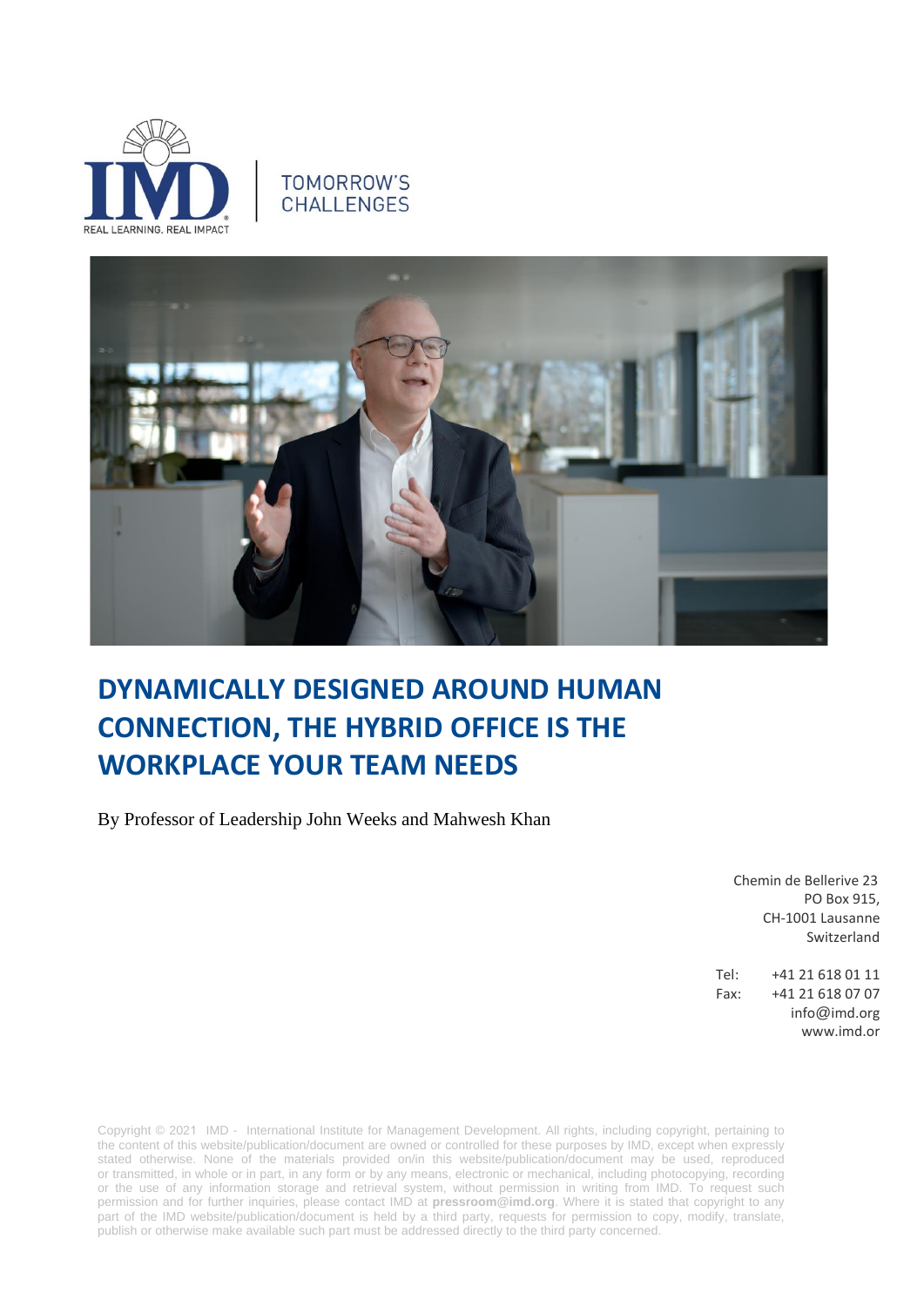## *Pandemic restrictions have revealed the vital processes facilitated by the office space itself. Hybrid workspaces will offer the best of both worlds in the post-pandemic landscape.*

Our working environments have shifted overwhelmingly to being home-based thanks to pandemic restrictions, and for many organizations there seems to be no going back. However, far from being obsolete, the office is a valuable space that stimulates collaborative dynamism, innovative thinking and problem solving potential. Revitalizing the space to amplify these features is key to teambuilding and inter-organizational exchange in the post-pandemic landscape and the hybrid office does exactly that.

Remote working has allowed a prolonged scrutiny of the vital processes that an office space enables. Our research has found that most companies were favourably surprised by the seamless transition their teams made from office-based to home-based work during the pandemic. However, while their initial fears of a drop in productivity were unfounded, over time, less obvious issues, such as the significance of informal exchanges, came to be understood – and mourned.

While individual work and meetings could shift online without too much disruption, the less formal interactions that office spaces allow were more challenging to transfer to the virtual setting. That spontaneous chat by the coffee machine or the chance meeting that occurred between scheduled appointments, we found, was far more significant than previously considered.

Far from being extraneous to organizational success, our research revealed that informal, spontaneous moments of connection allowed colleagues to exchange a significant volume of work-related information. Though often dismissed as 'time-wasting', these moments involved informal but valuable learning and even prompted problem solving and innovative collaboration. Therefore, these 'serendipitous moments' in an organization's daily life were found to bind it together and drive it forward.

With that in mind and looking beyond the pandemic restrictions, organizations must now ask how the office must change to facilitate more of these serendipitous moments. With increasing numbers of the team electing to work remotely on a regular basis, clearly the layout has to change but how could the office of tomorrow provide both sanctuary and stimulation for thought, productivity and collaboration?

We identified three ways that together could create the hybrid office of the post-pandemic world. The hybrid office is one that provides space for human moments; where spontaneous relational exchange is encouraged as the ground from which collaboration and innovation springs. It is also the space where close collaborative work can occur and where individual efforts towards common goals can happen.

## **The hybrid office is the future**

1. **Designed around 'human moments'.** Collegiate exchange is valuable for the support it provides and the work it can fuel. Therefore, a space that is designed to actively encourage reconnection and collaboration is vital. The International Olympic Committee's (IOC)

Copyright © 2021 IMD - International Institute for Management Development. All rights, including copyright, pertaining to the content of this website/publication/document are owned or controlled for these purposes by IMD, except when expressly stated otherwise. None of the materials provided on/in this website/publication/document may be used, reproduced or transmitted, in whole or in part, in any form or by any means, electronic or mechanical, including photocopying, recording or the use of any information storage and retrieval system, without permission in writing from IMD. To request such permission and for further inquiries, please contact IMD at **[pressroom@imd.org](mailto:pressroom@imd.org)**. Where it is stated that copyright to any part of the IMD website/publication/document is held by a third party, requests for permission to copy, modify, translate, publish or otherwise make available such part must be addressed directly to the third party concerned.